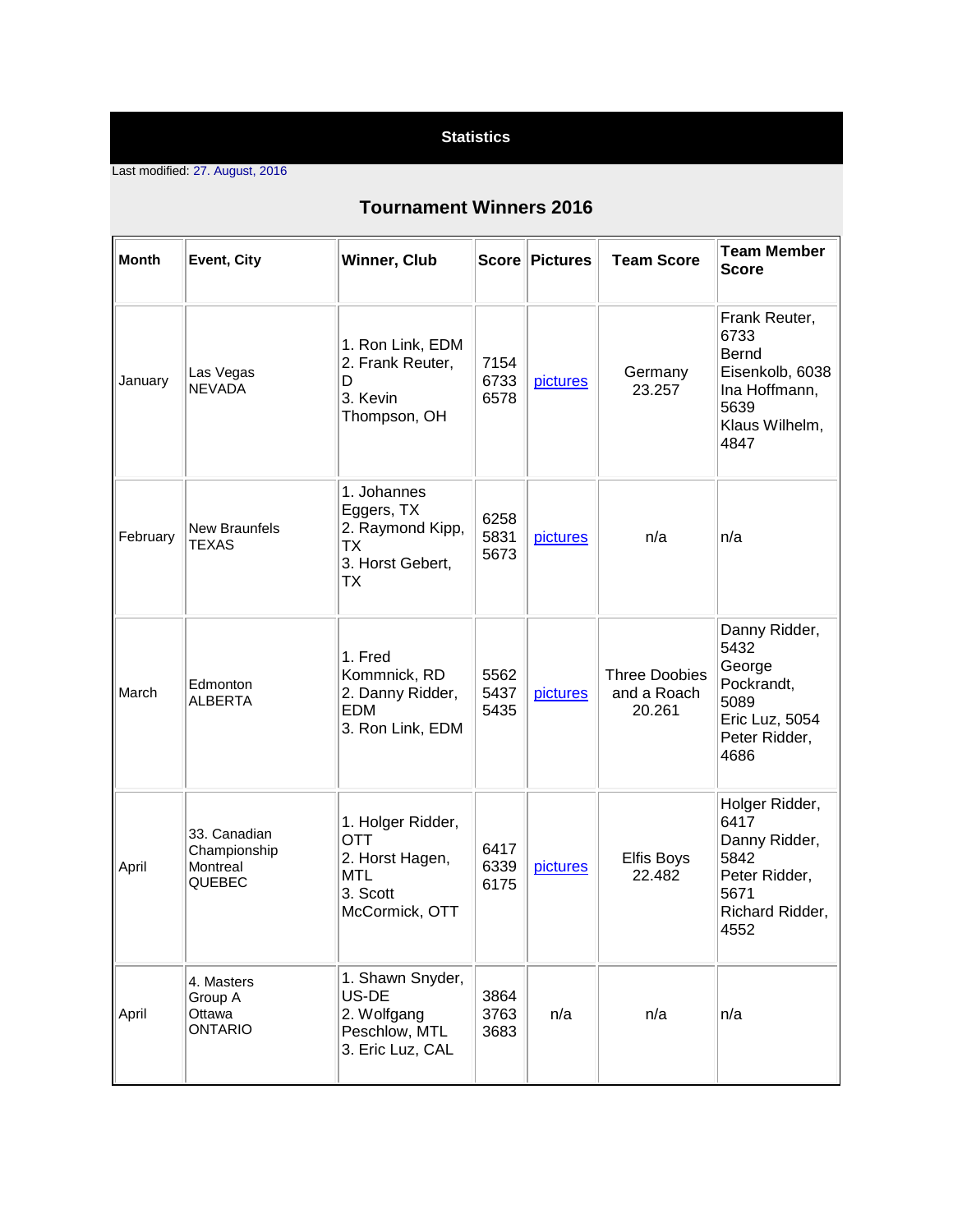| April | 4. Masters<br>Group B<br>Ottawa<br><b>ONTARIO</b> | 1. Harald Kroos,<br><b>NM</b><br>2. Martin Trebuth,<br>CAN<br>3. Bill Thompson,<br>US-CLE                 | 3896<br>3547<br>3464 | n/a      | n/a                              | n/a                                                                                                                        |
|-------|---------------------------------------------------|-----------------------------------------------------------------------------------------------------------|----------------------|----------|----------------------------------|----------------------------------------------------------------------------------------------------------------------------|
| April | 27. North American<br>Championship<br>Ottawa, ON  | 1. Frank<br>Heuvelmans, OTT<br>2. Danny Ridder,<br><b>EDM</b><br>3. Joe Fellner,<br>US-BAL                | 6102<br>5897<br>5790 | pictures | n/a                              | n/a                                                                                                                        |
| May   | 2. US OPEN<br>Championship<br>Cleveland<br>OHIO   | 1. Joe Fellner,<br>US-BAL<br>2. Konrad Brinck,<br><b>TOR</b><br>3. Scott<br>McCormick, OTT                | 6175<br>6136<br>6039 | pictures | Canadian Jack-<br>Aces<br>21.974 | Scott<br>McCormick,<br>6039<br>Ron Link, 6007<br>Frank<br>Heuvelmans,<br>5699<br><b>Horst Wessels</b><br>4229              |
| May   | Hamilton<br><b>ONTARIO</b>                        | 1. Scott<br>McCormick, OTT<br>2. Bernie<br>Krebsbach, US-<br><b>TX</b><br>3. Horst Kreitzer,<br><b>KW</b> | 6308<br>5569<br>5269 | pictures | <b>KW Toons</b><br>20.699        | <b>Bernie</b><br>Krebsbach,<br>5569<br>Horst Kreitzer,<br>5269<br>Sigfried<br>Speckner, 4966<br>Klaus<br>Patommel,<br>4895 |
| May   | Kitchener<br><b>ONTARIO</b>                       | 1. Ron Link, EDM<br>2. Scott<br>McCormick, OTT<br>3. Guenther Baur,<br><b>KW</b>                          | 6075<br>5828<br>5664 | pictures | Jack-Aces<br>11.903              | Ron Link, 6075<br>Scott<br>McCormick,<br>5828                                                                              |
| May   | Toronto<br><b>ONTARIO</b>                         | 1. Ron Link, EDM<br>2. Roger<br>Beckerman, US-<br><b>CLE</b><br>3. Wolfgang<br>Mielitz, TOR               | 6438<br>6081<br>6011 | pictures | <b>Club Presidents</b><br>11.035 | Wolfgang<br>Mielitz, 6011<br>Harald Kroos,<br>5024                                                                         |